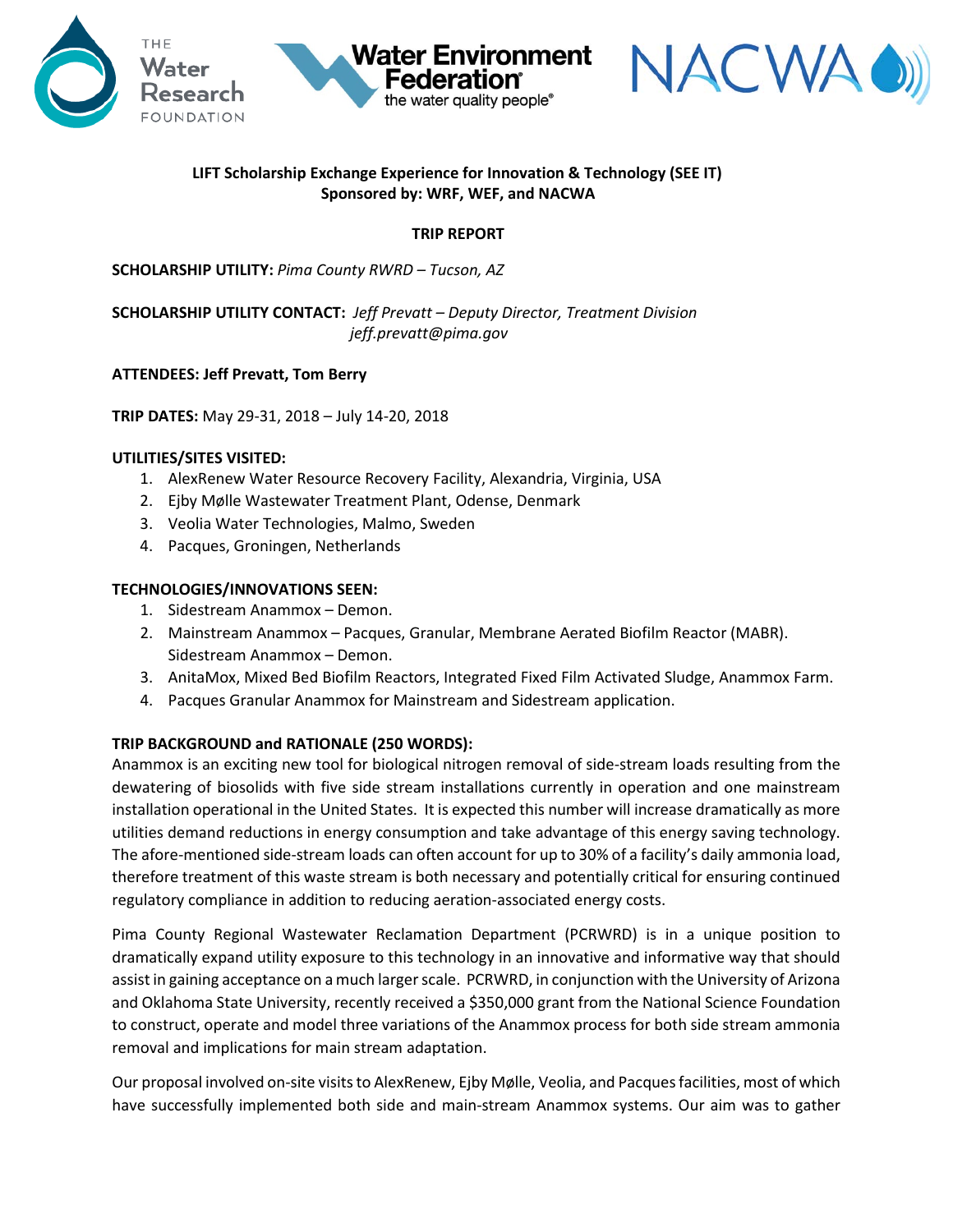





critical information, knowledge, and technical support that will not only benefit our installation next year, but prove critical to the construction of a functioning mobile demonstration facility for maximum impact and information acceleration for the adaption of Anammox technology throughout the United States.

#### **TRIP SUMMARY:**

The facilities chosen are actively using Anammox for mainstream and/or sidestream ammonia treatment in wastewater treatment, or have developed an Anammox farm, where cultures are used as startup for Anammox treatment. Energy savings were required, and energy neutrality (energy use = energy production) was preferred. Our mission involved on-site visits to AlexRenew, Ejby Mølle, Veolia, and Pacques facilities, where they have successfully implemented both side and main-stream Anammox systems, to acquire critical information, institutional knowledge, and technical support that will not only benefit our installation in coming years, but prove critical to the construction of a functioning mobile demonstration facility for the adaptation of Anammox technology throughout the United States.

Our tour of the AlexRenew Water Resource Recovery Facility took place on May 30, 2018. The AlexRenew facility began operation of a sidestream Anammox treatment of digester centrate in May 2015 using granular Anammox. Their centrate contains as much nitrogen as 25% of the flow in to the facility, but are able to remove 85% of the nitrogen using this process. Anammox has dropped ammonia levels in centrate to approximately 100 mg/l. Evaluation of a mainstream Anammox process is underway. Our discussions here convinced us of the applicability of Anammox treatment in our treatment plants.

A tour of the Ejby Mølle Wastewater Treatment Plant was conducted on July 16, 2018. Granular Anammox is utilized for sidestream centrate and mainstream applications, and is in part responsible for this facility being energy neutral. Challenges using Anammox faced at Pacques include low temperatures, competition with nitrate-oxidizing bacteria, and slow growth. Slow growth and low temperature concerns will not be an issue at Pima County facilities, due to relatively stable waste temperatures throughout the year. The tour here and conversations with managers confirmed that Anammox would thrive in Arizona treatment plants, and the energy savings will be dramatic.

Our only tour of an Anammox farm was at Veolia Water Technologies in Malmo, Sweden. The intention here was to evaluate Anammox carrier technologies used in wastewater treatment mainstream and sidestream applications and potential for our mobile Anammox demonstration facility. The technologies utilized at Veolia were Anammox Carriers or ANITA Mox, and two alternative processes utilizing the carriers, Moving Bed Biofilm Reactors (MBBR) or Integrated Fixed Film Activated Sludge (IFAS). These methods dramatically reduce startup time, and the carrier offers a protective barrier to physical forces placed on the biofilm.

The last stop on this tour was at Pacques in Groningen, Netherlands. This facility was a wastewater treatment plant and Anammox production plant. Anammox technologies utilized were similar to Ejby Mølle, in that granular Anammox were utilized for mainstream and sidestream applications. Unfortunately, much of the information we were hoping to glean was proprietary, and photography was severely limited at this location. Challenges using Anammox faced at Pacques include low temperatures, competition with nitrateoxidizing bacteria, and slow growth. Slow growth and low temperature concerns will not be an issue at Pima County facilities. Trouble shooting techniques in Anammox treatment were a huge part of our discussions here, as they were at all of our stops throughout our trips.